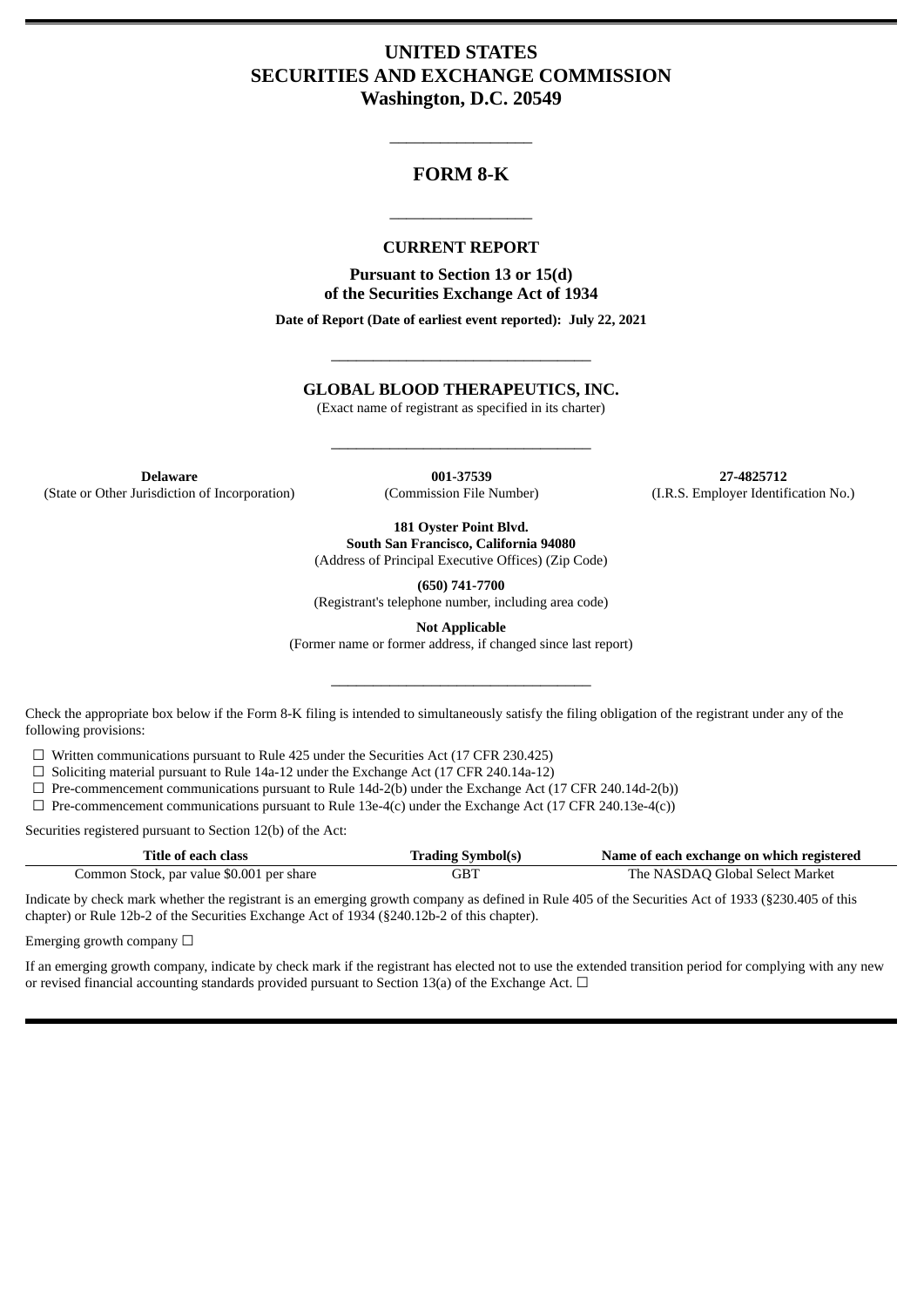#### **Item 8.01. Other Events.**

On July 22, 2021, Global Blood Therapeutics, Inc. issued a press release titled "GBT Provides Regulatory and Pipeline Updates in Sickle Cell Disease (SCD)." A copy of the press release is attached as Exhibit 99.1 to this Current Report on Form 8-K and is incorporated herein by reference.

### **Item 9.01. Financial Statements and Exhibits.**

(d) Exhibits

| Exhibit Number | <u>Description</u>                                                          |
|----------------|-----------------------------------------------------------------------------|
| <u>99.1</u>    | Press Release dated July 22, 2021                                           |
| 104            | Cover Page Interactive Data File (embedded within the Inline XBRL document) |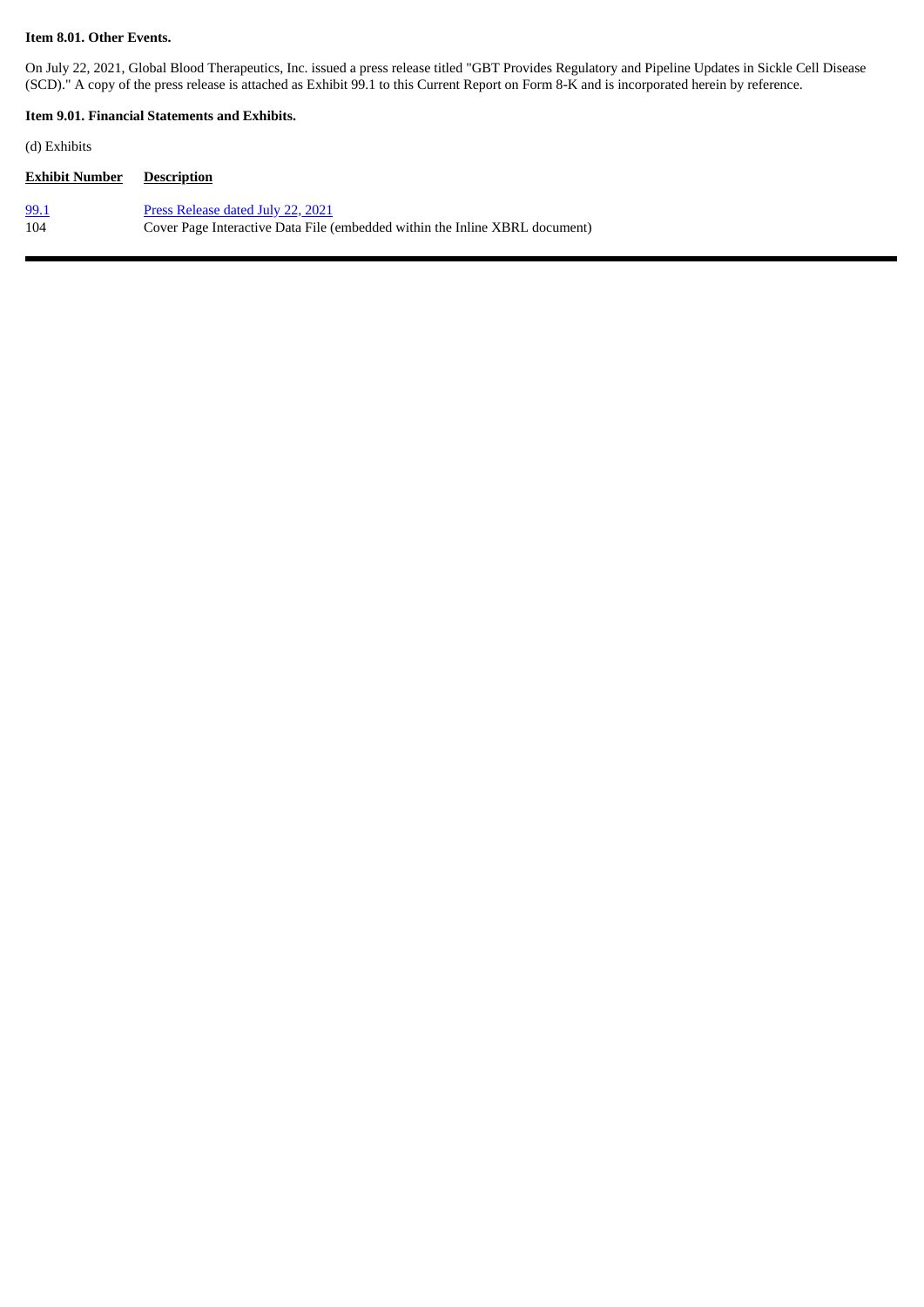#### **SIGNATURE**

Pursuant to the requirements of the Securities Exchange Act of 1934, the registrant has duly caused this report to be signed on its behalf by the undersigned hereunto duly authorized.

#### **Global Blood Therapeutics, Inc.**

(Principal Financial Officer)

Date: July 22, 2021 By: /s/ Jeffrey Farrow Jeffrey Farrow Chief Financial Officer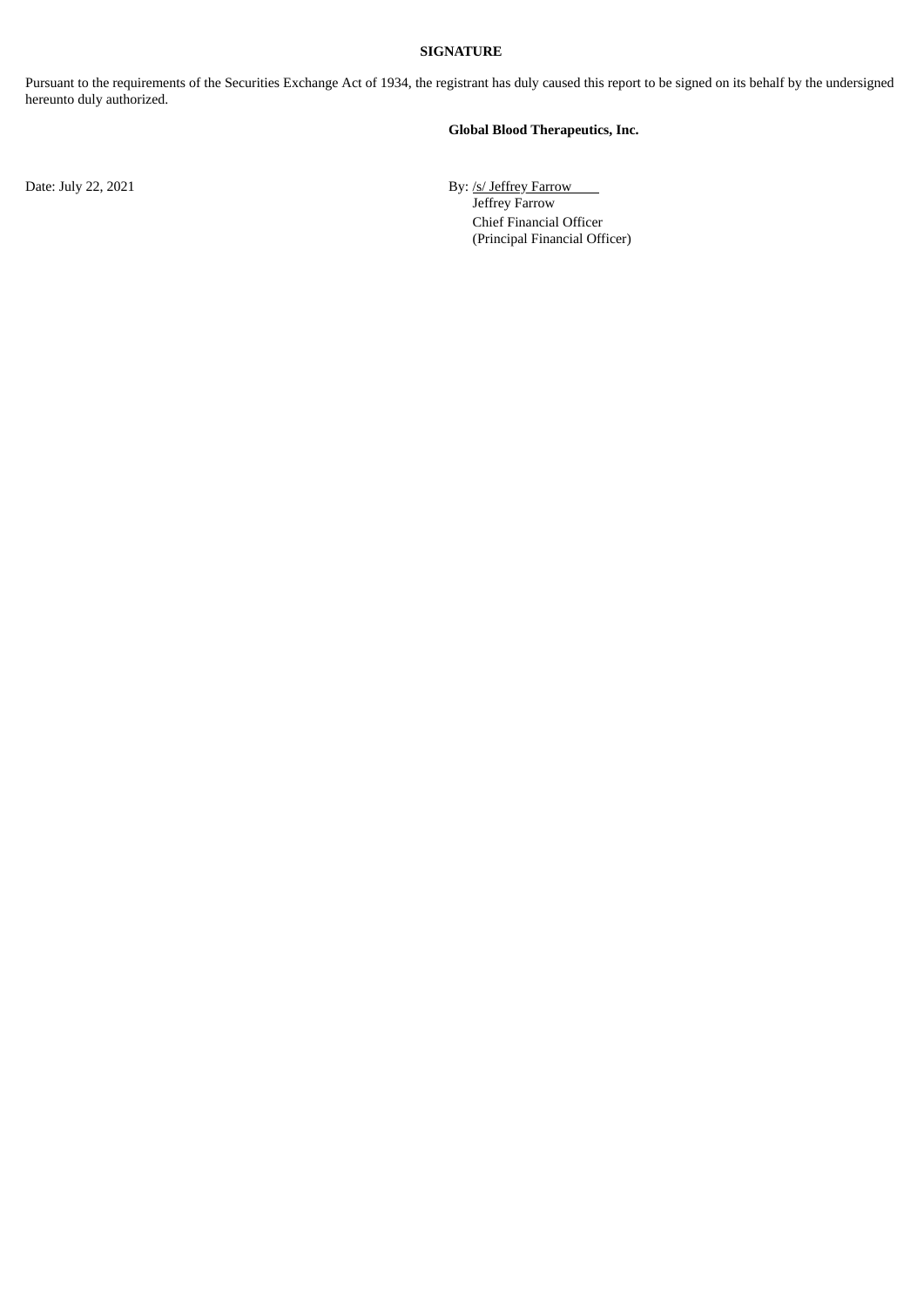# **GBT Provides Regulatory and Pipeline Updates in Sickle Cell Disease (SCD)**

<span id="page-3-0"></span>*Submits Supplemental New Drug Application to the U.S. FDA for Oxbryta® (voxelotor) in Children with SCD Ages 4 to 11*

### *Initiates Phase 3 Clinical Trials of Inclacumab and Enrolls First SCD Patient in Phase 1 Study of GBT021601*

**SOUTH SAN FRANCISCO, Calif., July 22, 2021 (GLOBE NEWSWIRE) --** Global Blood Therapeutics, Inc. (GBT) (NASDAQ: GBT) today announced updates across several of its development programs in sickle cell disease (SCD). The company has submitted a supplemental New Drug Application (sNDA) to the U.S. Food and Drug Administration (FDA) seeking accelerated approval for Oxbryta® (voxelotor) for the treatment of SCD in children ages 4 to 11 years, together with a related separate New Drug Application (NDA) required to seek approval for a pediatric weight-based formulation of Oxbryta. Additionally, GBT initiated two global, randomized, placebo-controlled, pivotal Phase 3 clinical trials of inclacumab, a novel Pselectin inhibitor. The company also enrolled the first SCD patient in a Phase 1 study evaluating GBT021601 (GBT601), a nextgeneration hemoglobin S (HbS) polymerization inhibitor, in people with SCD.

"Starting at a very early age, sickle cell disease has a serious and life-altering impact on children, and current therapeutic options for children under 12 years of age are limited. We believe there is significant potential to impact the longer-term outcomes by addressing the root cause of red blood cell sickling at a young age," said Ted W. Love, M.D., president and CEO of GBT. "Our team is committed to working closely with the FDA to potentially expand access to Oxbryta, thereby providing hope to families."

The Oxbryta pediatric sNDA and NDA include data from the open-label Phase 2a HOPE-KIDS 1 Study (GBT440-007). An analysis of data presented at the European Hematology Association (EHA) 2021 Virtual Congress in 45 children with SCD ages 4 to 11 years enrolled in the study showed that weight-based treatment with Oxbryta resulted in rapid and sustained improvements in hemoglobin. Concurrent improvements in markers of hemolysis also were observed. GBT requested priority review for the sNDA and NDA, which, if granted, could result in a six-month review process. The FDA has a 60-day filing review period to determine whether the sNDA and the NDA are complete and acceptable for filing.

### **Design and Initiation of Pivotal Phase 3 Clinical Trials of Inclacumab**

The two randomized, double-blind, placebo-controlled Phase 3 clinical trials are evaluating the safety and efficacy of inclacumab for the treatment of vaso-occlusive crises (VOCs) associated with SCD. Both studies are enrolling individuals with SCD age 12 years and older who have experienced between two and 10 VOCs in the previous year. Inclacumab selectively targets P-selectin, a protein that mediates cell adhesion and is clinically validated to reduce pain crises.

GBT2104-131 (NCT04935879) is evaluating the effect of inclacumab on the frequency of VOCs. Approximately 240 patients will be randomized to an IV infusion of 30 mg/kg inclacumab or placebo every 12 weeks. The primary outcome of this Phase 3 trial is the rate of VOCs during the 48-week study period. Secondary outcomes include time to first and second VOCs, proportion of participants with no VOCs, rate of VOCs that required admission to a healthcare facility and duration of inpatient hospitalization for VOCs.

The second trial, GBT2104-132 (NCT04927247), is evaluating the effect of a single dose of inclacumab on hospital readmission

rates. VOCs in SCD are a leading cause of hospital readmissions<sup>1</sup> and a significant burden on patients and healthcare resources. In this Phase 3 trial, approximately 280 participants who have been admitted to a healthcare facility due to a VOC will be randomized to receive a one-time IV infusion of 30 mg/kg of inclacumab or placebo in the peri-discharge window (just prior to, during or around discharge). The primary outcome is the rate of hospital readmissions for a VOC within 90 days following an initial hospitalization for a VOC. Secondary outcomes include readmission within 30 days, time to first hospital readmission for VOC and rate of VOCs leading to healthcare provider visits.

"Our goal is to transform sickle cell disease into a well-managed condition, and we are committed to advancing our pipeline of innovative therapies that address the multiple pathologies of this inherited disease in parallel with working to expand access to Oxbryta. Vaso-occlusive crises take a significant toll on patients and are a leading cause of hospital readmissions. We believe inclacumab could be a best-in-class therapeutic option, with the potential for less frequent dosing than existing treatments," said Kim Smith-Whitley, M.D., executive vice president and head of research and development at GBT. "Our pipeline is the engine of our commitment to improving the lives of people living with this terrible disease. We are excited to initiate enrollment in our two pivotal studies for inclacumab, in parallel with our Phase 1 study of GBT601 in people with sickle cell disease."

## **Design of Phase 1 Clinical Trial of GBT601**

GBT is currently enrolling patients in GBT021601-012. This single and multiple ascending dose Phase 1 study is assessing the safety, tolerability, pharmacokinetics and pharmacodynamics of GBT601 in up to six people with SCD ages 18 to 60 years. Patients with hemoglobin levels between 5.5 g/dL and 10.5 g/dL are eligible for enrollment. The primary outcome is the safety and tolerability of GBT601 as assessed at 14 weeks. Secondary outcomes include measures of pharmacokinetics and pharmacodynamics, as well as an assessment of the relationship between GBT601 and measures of anemia and hemolysis. GBT plans to submit preliminary proof-of-concept data for GBT601 for presentation at a medical meeting this year.

Discovered and designed by GBT's research and development team, GBT601 has the same mechanism of action as Oxbryta, with the potential for greater efficacy by achieving higher hemoglobin levels and occupancy at lower doses, as demonstrated in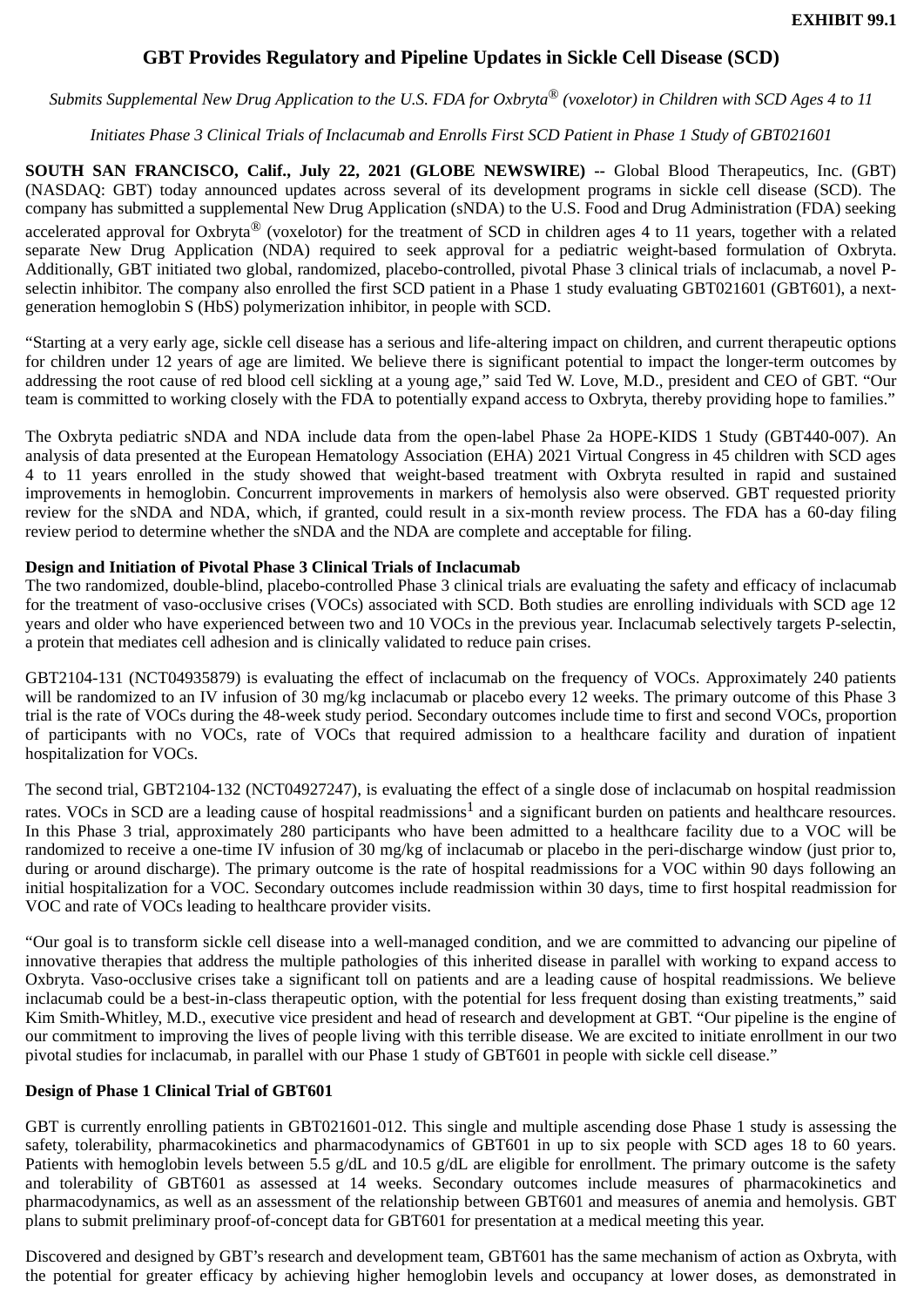preclinical studies. This study follows an ongoing first-in-human trial to determine safe and tolerable dosing.

## **About Sickle Cell Disease**

Sickle cell disease (SCD) affects an estimated 100,000 people in the United States.<sup>2</sup> an estimated 52,000 people in Europe.<sup>3</sup> and millions of people throughout the world, particularly among those whose ancestors are from sub-Saharan Africa.<sup>2</sup> It also affects people of Hispanic, South Asian, Southern European and Middle Eastern ancestry.<sup>2</sup> SCD is a lifelong inherited rare blood disorder that impacts hemoglobin, a protein carried by red blood cells that delivers oxygen to tissues and organs throughout the body. <sup>4</sup> Due to a genetic mutation, individuals with SCD form abnormal hemoglobin known as sickle hemoglobin. Through a process called hemoglobin polymerization, red blood cells become sickled – deoxygenated, crescent-shaped and rigid.<sup>4-6</sup> The sickling process causes hemolytic anemia (low hemoglobin due to red blood cell destruction) and blockages in capillaries and small blood vessels, which impede the flow of blood and oxygen throughout the body. The diminished oxygen delivery to tissues and organs can lead to life-threatening complications, including stroke and irreversible organ damage.<sup>5-8</sup>

# **About Oxbryta***®* **(voxelotor) tablets**

Oxbryta (voxelotor) is an oral, once-daily therapy for patients with sickle cell disease (SCD). Oxbryta works by increasing hemoglobin's affinity for oxygen. Since oxygenated sickle hemoglobin does not polymerize, Oxbryta inhibits sickle hemoglobin polymerization and the resultant sickling and destruction of red blood cells, which are primary pathologies faced by every single person living with SCD. Through addressing hemolytic anemia and improving oxygen delivery throughout the body, GBT believes that Oxbryta has the potential to modify the course of SCD. On November 25, 2019, Oxbryta received U.S. Food and Drug Administration (FDA) accelerated approval for the treatment of SCD in adults and children 12 years of age and older.<sup>9</sup>

As a condition of accelerated approval, GBT will continue to study Oxbryta in the HOPE-KIDS 2 Study, a post-approval confirmatory study using transcranial Doppler (TCD) flow velocity to assess the ability of the therapy to decrease stroke risk in children 2 to 15 years of age.

In recognition of the critical need for new SCD treatments, the FDA granted Oxbryta Breakthrough Therapy, Fast Track, Orphan Drug, and Rare Pediatric Disease designations for the treatment of patients with SCD. Additionally, Oxbryta has been granted Priority Medicines (PRIME) designation from the European Medicines Agency (EMA), and the European Commission (EC) has designated Oxbryta as an orphan medicinal product for the treatment of patients with SCD. Also, in May 2021, Oxbryta was granted Promising Innovative Medicine (PIM) designation in the United Kingdom from the Medicines and Healthcare Products Regulatory Agency (MHRA).

The EMA has accepted for review GBT's Marketing Authorization Application (MAA) seeking full marketing authorization of Oxbryta in Europe to treat hemolytic anemia in SCD patients ages 12 years and older.

## **Important Safety Information**

Oxbryta should not be taken if the patient has had an allergic reaction to voxelotor or any of the ingredients in Oxbryta. See the end of the patient leaflet for a list of the ingredients in Oxbryta.

Oxbryta can cause serious side effects, including serious allergic reactions. Patients should tell their healthcare provider or get emergency medical help right away if they get rash, hives, shortness of breath, or swelling of the face.

Patients receiving exchange transfusions should talk to their healthcare provider about possible difficulties with the interpretation of certain blood tests when taking Oxbryta.

The most common side effects of Oxbryta include headache, diarrhea, stomach (abdominal) pain, nausea, tiredness, rash, and fever. These are not all the possible side effects of Oxbryta.

Before taking Oxbryta, patients should tell their healthcare provider about all medical conditions, including if they have liver problems; if they are pregnant or plan to become pregnant as it is not known if Oxbryta can harm an unborn baby; or if they are breastfeeding or plan to breastfeed as it is not known if Oxbryta can pass into breastmilk or if it can harm a baby. Patients should not breastfeed during treatment with Oxbryta and for at least 2 weeks after the last dose.

Patients should tell their healthcare provider about all the medicines they take, including prescription and over-the-counter medicines, vitamins, and herbal supplements. Some medicines may affect how Oxbryta works. Oxbryta may also affect how other medicines work.

Patients are advised to call their doctor for medical advice about side effects. Side effects can be reported to FDA at 1-800-FDA-1088. Side effects can also be reported to Global Blood Therapeutics at 1-833-428-4968 (1-833-GBT-4YOU).

Full Prescribing Information for Oxbryta is available at Oxbryta.com.

## **About Inclacumab**

Inclacumab is a novel, fully human monoclonal antibody that selectively targets P-selectin, a protein that mediates cell adhesion and is clinically validated to reduce pain crises, $^{10}$  known as vaso-occlusive crises or VOCs, in people with sickle cell disease (SCD). Preclinical results suggest that inclacumab has the potential to be a best-in-class option for reducing VOCs in people with SCD, with the potential for quarterly, rather than monthly dosing. GBT has exclusive worldwide rights to inclacumab as part of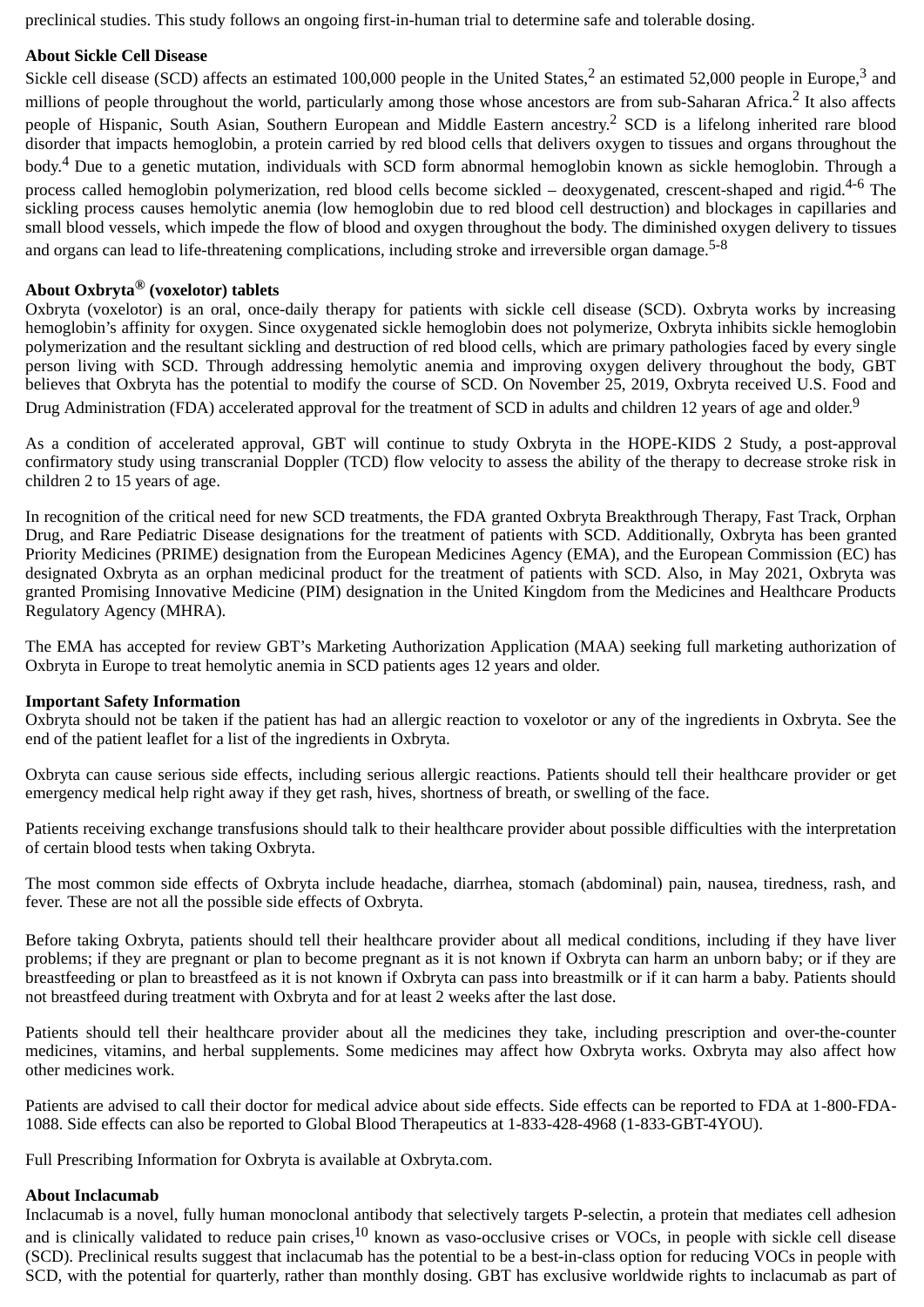the company's licensing agreement with F. Hoffmann-La Roche Ltd. The safety, tolerability and pharmacokinetics of inclacumab have been evaluated by Roche in more than 700 non-SCD patients.

### **About Global Blood Therapeutics**

Global Blood Therapeutics (GBT) is a biopharmaceutical company dedicated to the discovery, development and delivery of lifechanging treatments that provide hope to underserved patient communities. Founded in 2011, GBT is delivering on its goal to transform the treatment and care of sickle cell disease (SCD), a lifelong, devastating inherited blood disorder. The company has introduced Oxbryta® (voxelotor) tablets, the first FDA-approved treatment that directly inhibits sickle hemoglobin polymerization, the root cause of red blood cell sickling in SCD. GBT is also advancing its pipeline program in SCD with inclacumab, a P-selectin inhibitor in Phase 3 development to address pain crises associated with the disease, and GBT021601 (GBT601), the company's next-generation hemoglobin S polymerization inhibitor. In addition, GBT's drug discovery teams are working on new targets to develop the next wave of potential treatments for SCD. To learn more, please visit www.gbt.com and follow the company on Twitter  $\omega$ GBT news.

#### **Forward-Looking Statements**

Certain statements in this press release are forward-looking within the meaning of the Private Securities Litigation Reform Act of 1995, including statements containing the words "will," "anticipates," "plans," "believes," "forecast," "estimates," "expects" and "intends," or similar expressions. These forward-looking statements are based on GBT's current expectations and actual results could differ materially. Statements in this press release may include statements that are not historical facts and are considered forward-looking within the meaning of Section 27A of the Securities Act of 1933, as amended, and Section 21E of the Securities Exchange Act of 1934, as amended. GBT intends these forward-looking statements, including statements regarding GBT's priorities, dedication, commitment, focus, goals, mission and vision; safety, efficacy and mechanism of action of Oxbryta and other product characteristics; significance of reducing sickling and hemolysis and raising hemoglobin; commercialization, delivery, availability, use and commercial and medical potential of Oxbryta; significance of data presented at the EHA Congress, including support for the use of Oxbryta in children; ongoing and planned studies and clinical trials and related protocols, activities and expectations; expanding access to Oxbryta, including related activities and expectations; regulatory submissions to potentially expand the approved use of Oxbryta for more patients and in a pediatric formulation in the U.S. and to treat patients in Europe and other territories, including potential review, timing and approval; altering the treatment, course and care of SCD and mitigating related complications; potential impact of addressing the root cause of red blood cell sickling at a young age; safety, efficacy, mechanism of action, advancement and potential of GBT's drug candidates and pipeline; and working on new targets and discovering, developing and delivering treatments, to be covered by the safe harbor provisions for forward-looking statements contained in Section 27A of the Securities Act and Section 21E of the Securities Exchange Act, and GBT makes this statement for purposes of complying with those safe harbor provisions. These forward-looking statements reflect GBT's current views about its plans, intentions, expectations, strategies and prospects, which are based on the information currently available to the company and on assumptions the company has made. GBT can give no assurance that the plans, intentions, expectations or strategies will be attained or achieved, and, furthermore, actual results may differ materially from those described in the forwardlooking statements and will be affected by a variety of risks and factors that are beyond GBT's control, including, without limitation, risks and uncertainties relating to the COVID-19 pandemic, including the extent and duration of the impact on GBT's business, including commercialization activities, regulatory efforts, research and development, corporate development activities and operating results, which will depend on future developments that are highly uncertain and cannot be accurately predicted, such as the ultimate duration of the pandemic, travel restrictions, quarantines, social distancing and business closure requirements in the U.S. and in other countries, and the effectiveness of actions taken globally to contain and treat the disease; the risks that GBT is continuing to establish its commercialization capabilities and may not be able to successfully commercialize Oxbryta; risks associated with GBT's dependence on third parties for research, development, manufacture, distribution and commercialization activities; government and third-party payer actions, including those relating to reimbursement and pricing; risks and uncertainties relating to competitive treatments and other changes that may limit demand for Oxbryta; the risks regulatory authorities may require additional studies or data to support continued commercialization of Oxbryta; the risks that drug-related adverse events may be observed during commercialization or clinical development; data and results may not meet regulatory requirements or otherwise be sufficient for further development, regulatory review or approval; compliance with obligations under the Pharmakon loan; and the timing and progress of activities under GBT's collaboration, license and distribution agreements; along with those risks set forth in GBT's Annual Report on Form 10-K for the fiscal year ended December 31, 2020, and in GBT's most recent Quarterly Report on Form 10-Q filed with the U.S. Securities and Exchange Commission, as well as discussions of potential risks, uncertainties and other important factors in GBT's subsequent filings with the U.S. Securities and Exchange Commission. Except as required by law, GBT assumes no obligation to update publicly any forward-looking statements, whether as a result of new information, future events or otherwise.

#### **References**

- 1. Elixhauser A and Steiner C, HCUP Statistical Brief #153, April 2013
- 2. Centers for Disease Control and Prevention website. Sickle Cell Disease
- (SCD). https://www.cdc.gov/ncbddd/sicklecell/data.html. Accessed June 3, 2019.
- 3. European Medicines Agency. https://www.ema.europa.eu/en/medicines/human/orphan-designations/eu3182125. Accessed June 12, 2020.
- 4. National Heart, Lung, and Blood Institute website. Sickle Cell Disease. https://www.nhlbi.nih.gov/health-topics/sickle-celldisease. Accessed August 5, 2019.
- 5. Rees DC, et al. *Lancet*. 2010;376(9757):2018-2031.
- 6. Kato GJ, et al. *Nat Rev Dis Primers*. 2018;4:18010.
- 7. Kato GJ, et al. *J Clin Invest*. 2017;127(3):750-760.